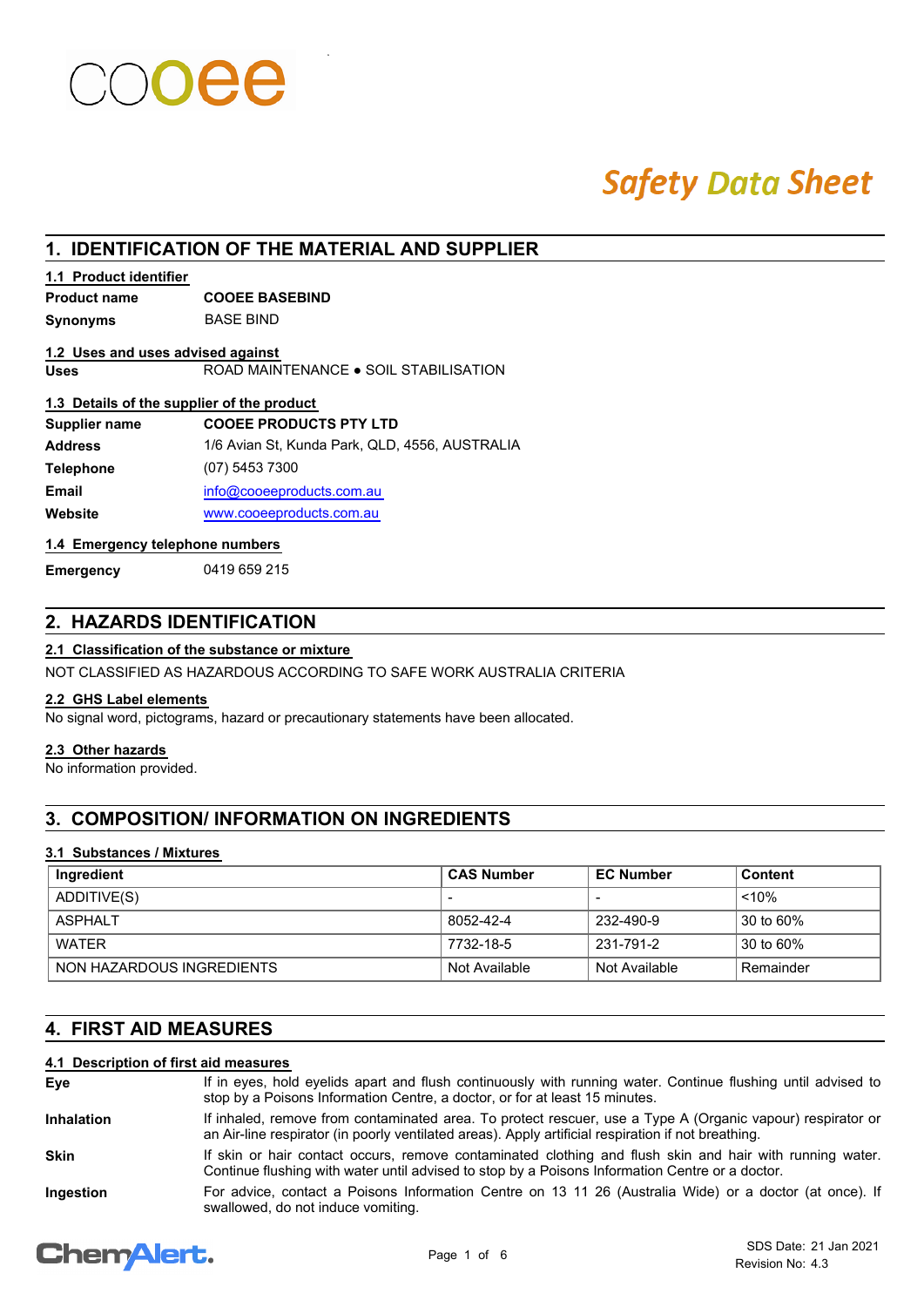**First aid facilities** Eye wash facilities should be available.

#### **4.2 Most important symptoms and effects, both acute and delayed**

See Section 11 for more detailed information on health effects and symptoms.

#### **4.3 Immediate medical attention and special treatment needed**

Treat symptomatically.

### **5. FIRE FIGHTING MEASURES**

#### **5.1 Extinguishing media**

Use an extinguishing agent suitable for the surrounding fire.

#### **5.2 Special hazards arising from the substance or mixture**

Non flammable. May evolve toxic gases (carbon/ sulphur oxides, sulphides, hydrocarbons) when heated to decomposition.

#### **5.3 Advice for firefighters**

Treat as per requirements for surrounding fires. Evacuate area and contact emergency services. Remain upwind and notify those downwind of hazard. Wear full protective equipment including Self Contained Breathing Apparatus (SCBA) when combating fire. Use waterfog to cool intact containers and nearby storage areas.

#### **5.4 Hazchem code**

None allocated.

## **6. ACCIDENTAL RELEASE MEASURES**

#### **6.1 Personal precautions, protective equipment and emergency procedures**

Wear Personal Protective Equipment (PPE) as detailed in section 8 of the SDS. Clear area of all unprotected personnel. Ventilate area where possible. Contact emergency services where appropriate.

#### **6.2 Environmental precautions**

**Prevent product from entering drains and waterways.** 

#### **6.3 Methods of cleaning up**

Contain spillage, then cover / absorb spill with non-combustible absorbent material (vermiculite, sand, or similar), collect and place in suitable containers for disposal. Eliminate all sources of ignition.

#### **6.4 Reference to other sections**

See Sections 8 and 13 for exposure controls and disposal.

## **7. HANDLING AND STORAGE**

#### **7.1 Precautions for safe handling**

Before use carefully read the product label. Use of safe work practices are recommended to avoid eye or skin contact and inhalation. Observe good personal hygiene, including washing hands before eating. Prohibit eating, drinking and smoking in contaminated areas.

#### **7.2 Conditions for safe storage, including any incompatibilities**

Store in a cool, dry, well ventilated area, removed from incompatible substances and foodstuffs. Ensure containers are adequately labelled, protected from physical damage and sealed when not in use.

#### **7.3 Specific end uses**

No information provided.

## **8. EXPOSURE CONTROLS / PERSONAL PROTECTION**

#### **8.1 Control parameters**

#### **Exposure standards**

| Ingredient   | Reference        | <b>TWA</b>      |                   | <b>STEL</b> |                   |
|--------------|------------------|-----------------|-------------------|-------------|-------------------|
|              |                  | ppm             | mg/m <sup>3</sup> | ppm         | mg/m <sup>3</sup> |
| Bitumen fume | <b>SWA JAUSI</b> | $\qquad \qquad$ |                   | $\sim$      | $\sim$            |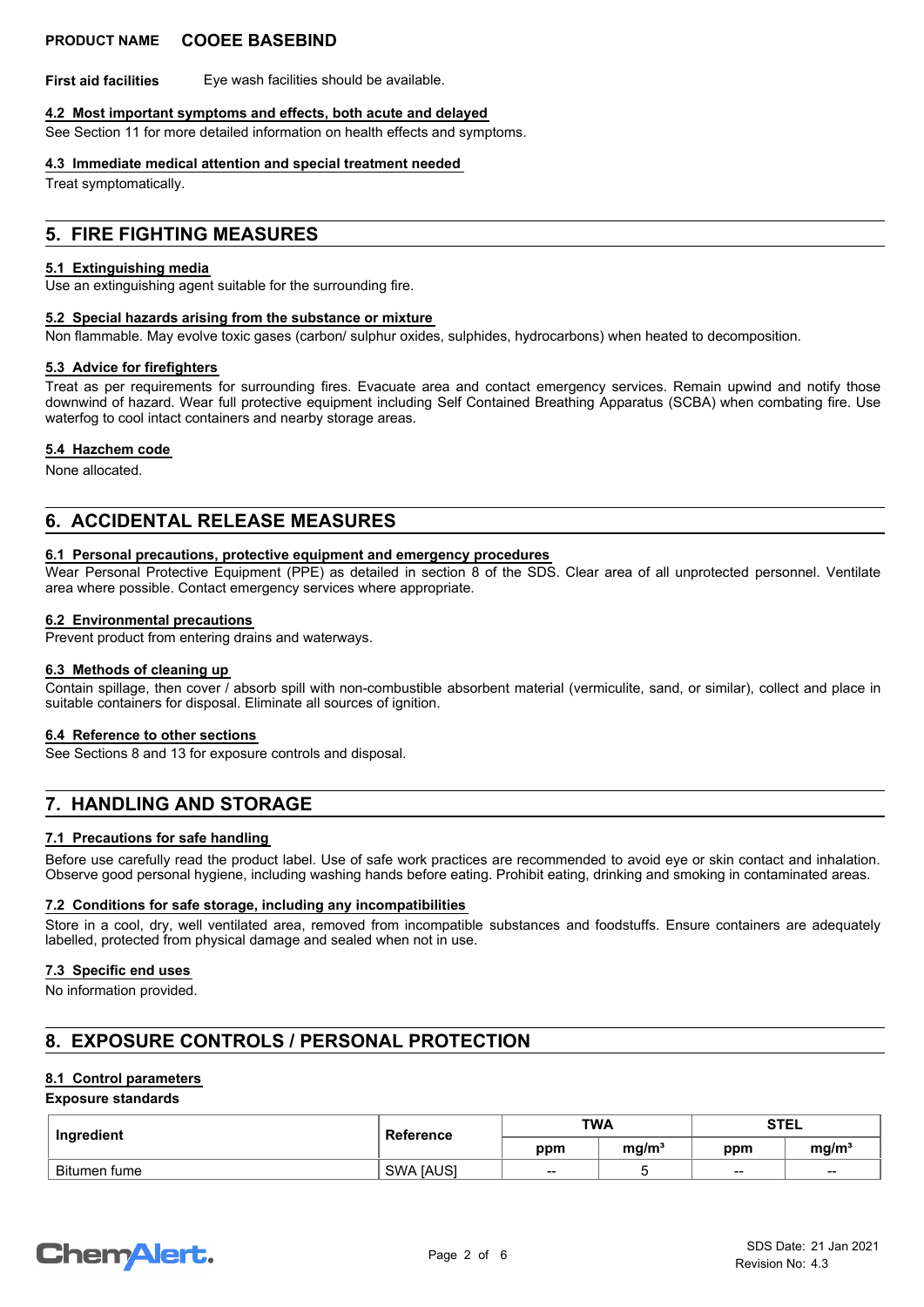#### **Biological limits**

No biological limit values have been entered for this product.

#### **8.2 Exposure controls**

Avoid inhalation. Use in well ventilated areas. Where an inhalation risk exists, mechanical extraction ventilation is recommended. Maintain fume levels below the recommended exposure standard. **Engineering controls**

#### **PPE**

| Eye / Face         | Wear splash-proof goggles.                                                                                                                                                                                                                                            |
|--------------------|-----------------------------------------------------------------------------------------------------------------------------------------------------------------------------------------------------------------------------------------------------------------------|
| <b>Hands</b>       | Wear PVA or viton <sup>®</sup> gloves.                                                                                                                                                                                                                                |
| Body               | Wear coveralls. If spraying, wear rubber boots and impervious coveralls.                                                                                                                                                                                              |
| <b>Respiratory</b> | Where an inhalation risk exists, wear a Type A (Organic vapour) respirator. If spraying, wear a Type A-Class<br>P1 (Organic gases/vapours and Particulate) respirator or an Air-line respirator. If sanding dry product, wear<br>a Class P1 (Particulate) respirator. |



## **9. PHYSICAL AND CHEMICAL PROPERTIES**

#### **9.1 Information on basic physical and chemical properties**

| Appearance                       | <b>DARK BROWN LIQUID</b>  |
|----------------------------------|---------------------------|
| Odour                            | <b>MILD BITUMEN ODOUR</b> |
| <b>Flammability</b>              | <b>NON FLAMMABLE</b>      |
| <b>Flash point</b>               | <b>NOT RELEVANT</b>       |
| <b>Boiling point</b>             | $100^{\circ}$ C           |
| <b>Melting point</b>             | <b>NOT AVAILABLE</b>      |
| <b>Evaporation rate</b>          | <b>NOT AVAILABLE</b>      |
| рH                               | 8.5                       |
| <b>Vapour density</b>            | <b>NOT AVAILABLE</b>      |
| <b>Relative density</b>          | 1.02 @ 15°C               |
| Solubility (water)               | <b>SOLUBLE</b>            |
| Vapour pressure                  | <b>NEGLIGIBLE</b>         |
| <b>Upper explosion limit</b>     | <b>NOT RELEVANT</b>       |
| Lower explosion limit            | <b>NOT RELEVANT</b>       |
| <b>Partition coefficient</b>     | <b>NOT AVAILABLE</b>      |
| <b>Autoignition temperature</b>  | <b>NOT AVAILABLE</b>      |
| <b>Decomposition temperature</b> | <b>NOT AVAILABLE</b>      |
| <b>Viscosity</b>                 | <b>NOT AVAILABLE</b>      |
| <b>Explosive properties</b>      | <b>NOT AVAILABLE</b>      |
| <b>Oxidising properties</b>      | <b>NOT AVAILABLE</b>      |
| <b>Odour threshold</b>           | <b>NOT AVAILABLE</b>      |

## **10. STABILITY AND REACTIVITY**

#### **10.1 Reactivity**

Carefully review all information provided in sections 10.2 to 10.6.

#### **10.2 Chemical stability**

Stable under recommended conditions of storage.

#### **10.3 Possibility of hazardous reactions**

Hazardous polymerisation is not expected to occur.

#### **10.4 Conditions to avoid**

Avoid heat, sparks, open flames and other ignition sources.

#### **10.5 Incompatible materials**

Incompatible with oxidising agents (e.g. hypochlorites) and acids (e.g. nitric acid).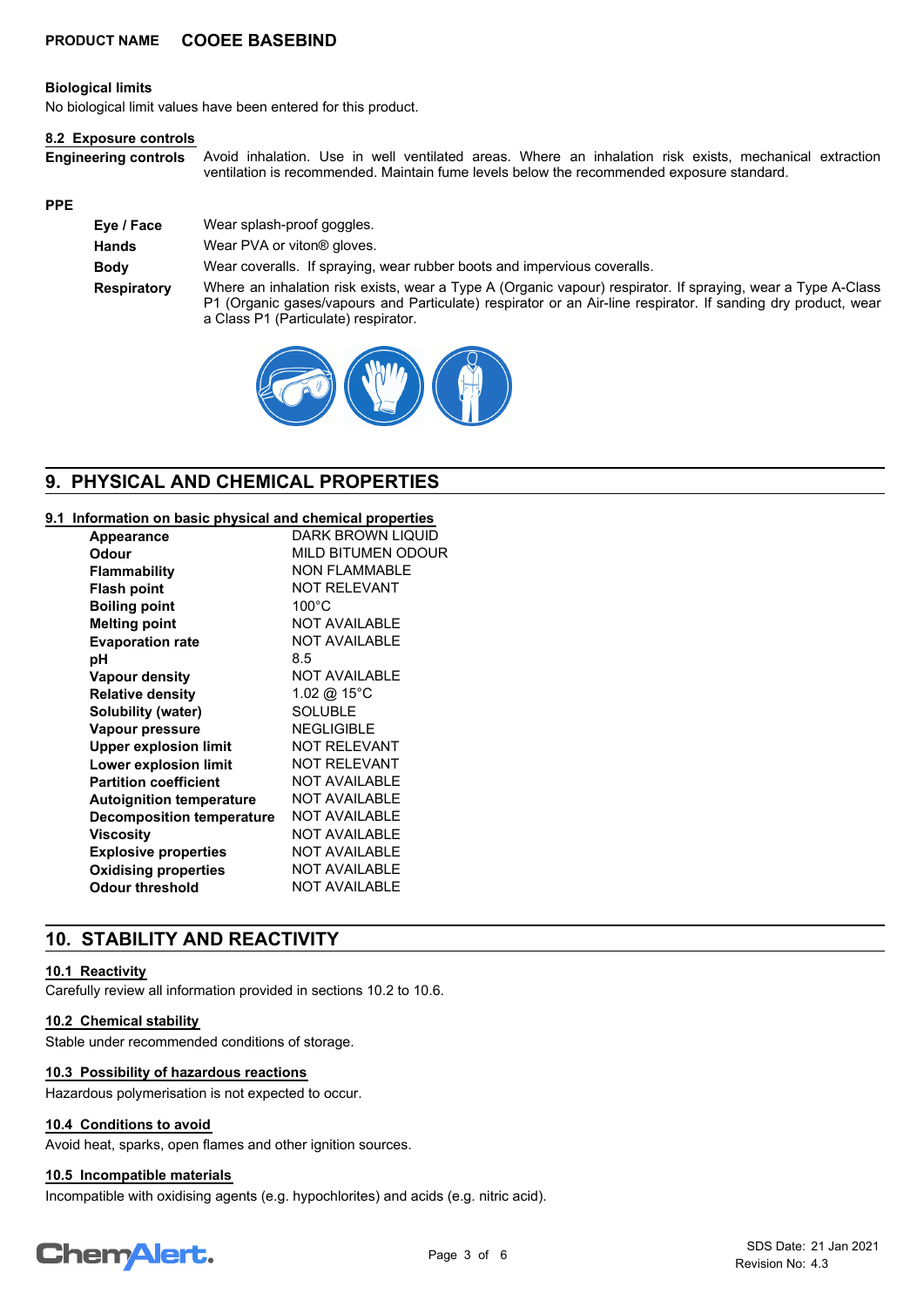#### **10.6 Hazardous decomposition products**

May evolve toxic gases (carbon/ sulphur oxides, sulphides, hydrocarbons) when heated to decomposition.

### **11. TOXICOLOGICAL INFORMATION**

#### **11.1 Information on toxicological effects**

| <b>Acute toxicity</b>              | Based on available data, the classification criteria are not met.                                        |  |  |
|------------------------------------|----------------------------------------------------------------------------------------------------------|--|--|
| <b>Skin</b>                        | Not classified as a skin irritant. Contact may result in mild irritation, rash and dermatitis.           |  |  |
| Eye                                | Not classified as an eye irritant. Contact may cause slight discomfort, lacrimation and redness.         |  |  |
| <b>Sensitisation</b>               | Not classified as causing skin or respiratory sensitisation.                                             |  |  |
| <b>Mutagenicity</b>                | Not classified as a mutagen.                                                                             |  |  |
| Carcinogenicity                    | Not classified as a carcinogen.                                                                          |  |  |
| <b>Reproductive</b>                | Not classified as a reproductive toxin.                                                                  |  |  |
| STOT - single<br>exposure          | Over exposure to vapours may result in irritation of the nose and throat, coughing, nausea and headache. |  |  |
| <b>STOT</b> - repeated<br>exposure | Not classified as causing organ damage from repeated exposure.                                           |  |  |
| <b>Aspiration</b>                  | Not classified as causing aspiration.                                                                    |  |  |

### **12. ECOLOGICAL INFORMATION**

#### **12.1 Toxicity**

Not expected to be harmful to aquatic life.

#### **12.2 Persistence and degradability**

No information provided.

#### **12.3 Bioaccumulative potential**

Not expected to bioaccumulate.

#### **12.4 Mobility in soil**

Soluble in water. Not expected to leach hydrocarbons to the environment.

#### **12.5 Other adverse effects**

No information provided.

## **13. DISPOSAL CONSIDERATIONS**

#### **13.1 Waste treatment methods**

For small amounts, absorb with sand, vermiculite or similar and dispose of to an approved landfill site. Contact the manufacturer/supplier for additional information if disposing of large quantities (if required). Prevent contamination of drains and waterways as aquatic life may be threatened and environmental damage may result. **Waste disposal**

Legislation **Dispose of in accordance with relevant local legislation.** 

### **14. TRANSPORT INFORMATION**

#### **NOT CLASSIFIED AS A DANGEROUS GOOD BY THE CRITERIA OF THE ADG CODE, IMDG OR IATA**

|                                     | <b>LAND TRANSPORT (ADG)</b> | <b>SEA TRANSPORT (IMDG / IMO)</b> | AIR TRANSPORT (IATA / ICAO) |
|-------------------------------------|-----------------------------|-----------------------------------|-----------------------------|
| 14.1 UN Number                      | None allocated.             | None allocated.                   | None allocated.             |
| 14.2 Proper<br><b>Shipping Name</b> | None allocated.             | None allocated.                   | None allocated.             |
| 14.3 Transport<br>hazard class      | None allocated.             | None allocated.                   | None allocated.             |
| 14.4 Packing Group                  | None allocated.             | None allocated.                   | None allocated.             |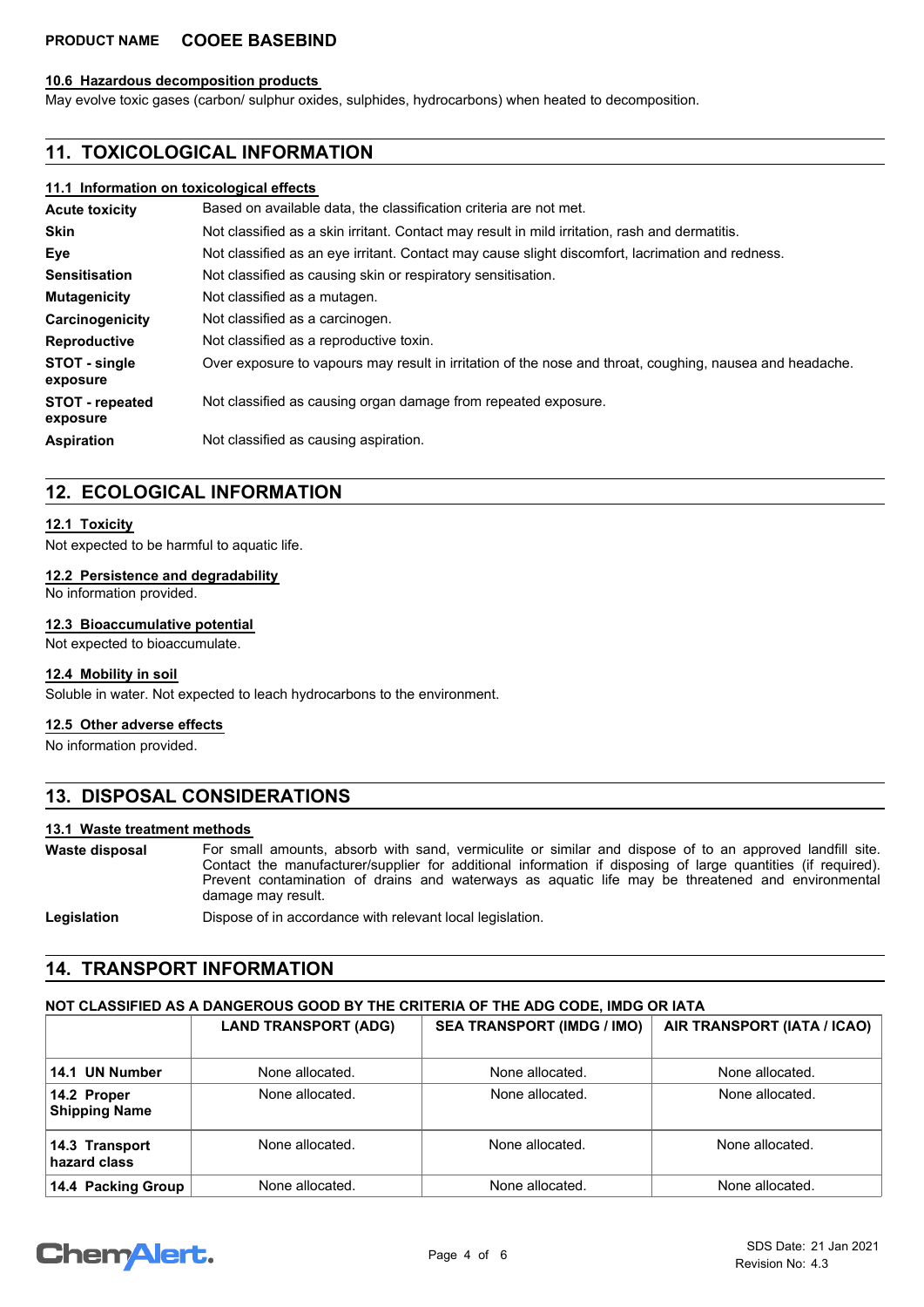#### **14.5 Environmental hazards**

Not a Marine Pollutant.

**14.6 Special precautions for user**

**Hazchem code** None allocated.

### **15. REGULATORY INFORMATION**

#### **15.1 Safety, health and environmental regulations/legislation specific for the substance or mixture**

- A poison schedule number has not been allocated to this product using the criteria in the Standard for the Uniform Scheduling of Medicines and Poisons (SUSMP). **Poison schedule**
- Safework Australia criteria is based on the Globally Harmonised System (GHS) of Classification and Labelling of Chemicals. **Classifications**
- **AUSTRALIA: AIIC (Australian Inventory of Industrial Chemicals)** All components are listed on AIIC, or are exempt. **Inventory listings**

### **16. OTHER INFORMATION**

BITUMEN: If bitumen/asphalt is heated the vapours/fumes evolved may contain polycyclic aromatic hydrocarbons, some of which are known carcinogens (e.g. benzo[a]pyrene is a known human carcinogen (IARC Group 1) that may be released in small quantities when bitumen/asphalt is heated to elevated temperatures). Chronic exposure to bitumen may result in photosensitisation, a condition in which the skin reacts abnormally to light (especially sunlight and ultraviolet rays). **Additional information**

> RESPIRATORS: In general the use of respirators should be limited and engineering controls employed to avoid exposure. If respiratory equipment must be worn ensure correct respirator selection and training is undertaken. Remember that some respirators may be extremely uncomfortable when used for long periods. The use of air powered or air supplied respirators should be considered where prolonged or repeated use is necessary.

#### PERSONAL PROTECTIVE EQUIPMENT GUIDELINES:

The recommendation for protective equipment contained within this report is provided as a guide only. Factors such as form of product, method of application, working environment, quantity used, product concentration and the availability of engineering controls should be considered before final selection of personal protective equipment is made.

#### HEALTH EFFECTS FROM EXPOSURE:

It should be noted that the effects from exposure to this product will depend on several factors including: form of product; frequency and duration of use; quantity used; effectiveness of control measures; protective equipment used and method of application. Given that it is impractical to prepare a report which would encompass all possible scenarios, it is anticipated that users will assess the risks and apply control methods where appropriate.